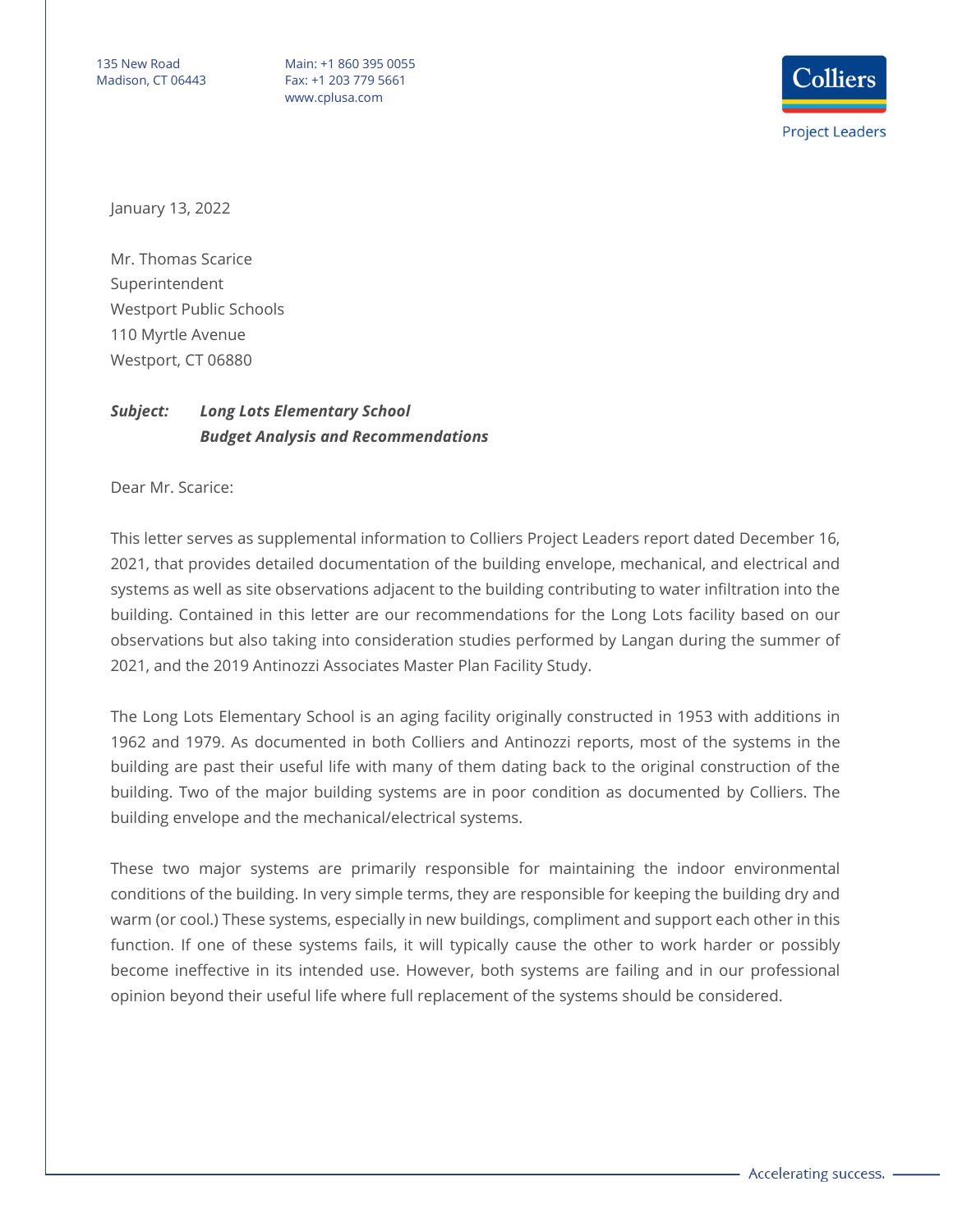## *Mechanical and Electrical Systems*

As reported by Colliers, the mechanical and electrical systems are nearing their end of life and recommended to be replaced. Our assumption is that they would be replaced in full with current technology and systems and not replaced in kind. In doing so there are many factors to consider when contemplating such a project in an occupied school of this age. Some of these factors include but are not limited to:

- Construction phasing in an occupied school
- Removal of ceiling and wall systems necessary to install the systems and replacement thereof
- Unforeseen conditions
- Hazardous materials abatement
- Above ceiling clearances
- Project Costs
- Reimbursement

Installation of these systems throughout a building that is fully occupied will require extensive phasing, coordination and ultimate disruption to the school operations. In addition, the duration of the project would be extended due to the limited amount of area a contractor may take at one time or restrictions to work during summer breaks, holidays or even second shift.

Mechanical and electrical systems are installed above ceilings and through walls. To install them in these concealed spaces, the finished ceilings and walls must be removed to allow access to the space above or behind such a wall. The ceilings contain lighting fixtures, emergency devices and other systems that require removal and ultimate replacement. In our experience, these systems are typically replaced with new systems and not the old systems that were removed. Walls and their finishes will need to be replaced with new materials also.

When working in buildings of the 50s and 60s era, there are always hidden conditions within a building that are unforeseeable. The possibilities are endless but must be accounted for when budgeting for such a project.

The likelihood of hazardous materials being present above ceilings and behind walls is very likely as well as hazardous materials that were used in the original construction of these systems. Old boilers may contain asbestos linings. Pipes were typically wrapped with insulation containing asbestos. Some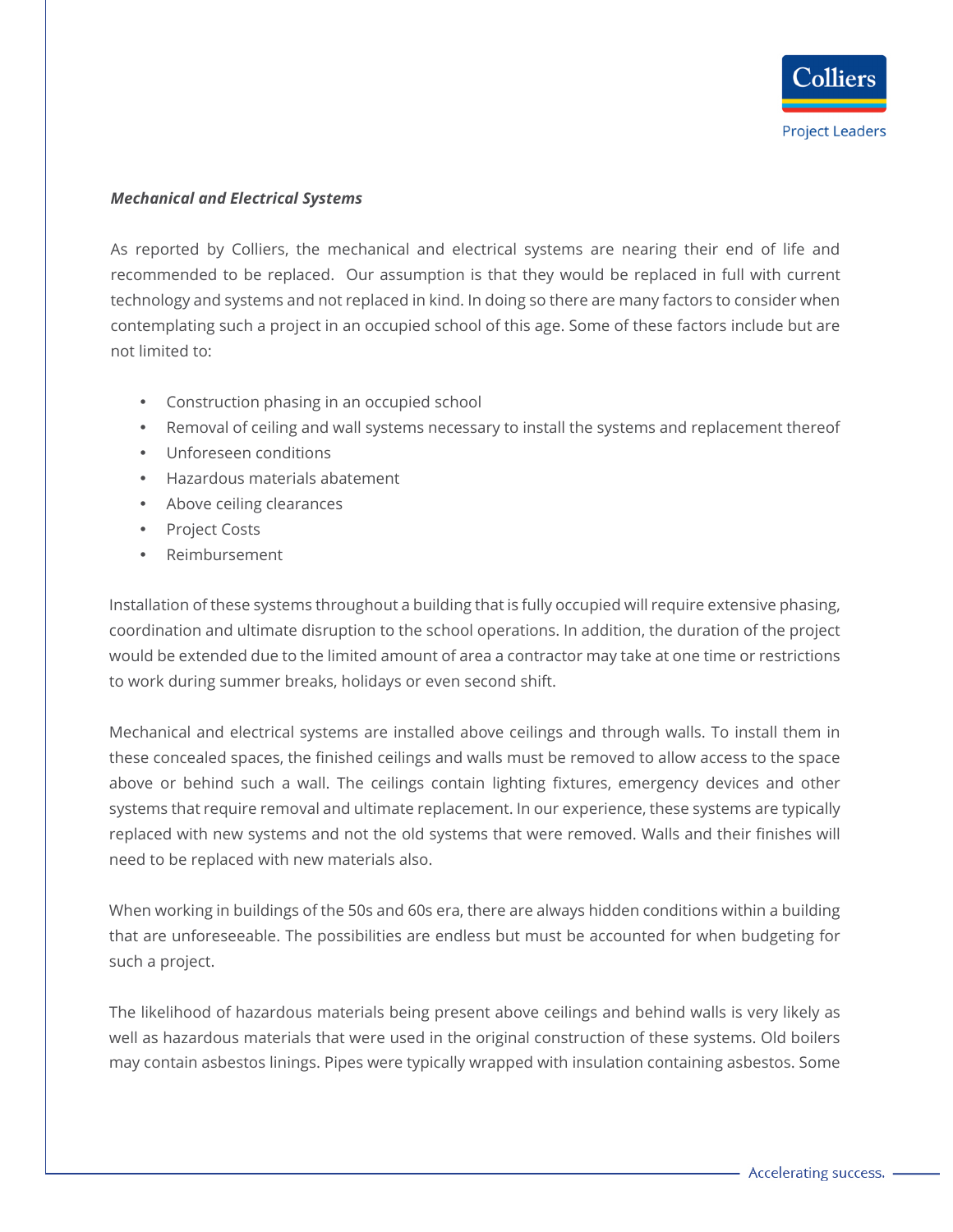walls may contain vermiculite that is a suspected carcinogen as well. Abatement of these materials will need to be accounted for.

New mechanical systems always consist of supply and return ductwork that allow the proper exchange of air to the building. The ductwork must be able to fit between the finished ceiling and the roof deck. Older building sometimes has limited ceiling space to allow such installation.

Probably the most important factor is the cost of replacing these systems. Just the systems alone not including the aforementioned factors of phasing, unforeseen conditions and possibly hazardous materials abatement will cost in in the millions of dollars. To provide a rough order of magnitude, Colliers recently received bids for a new elementary school in Connecticut where trade bids for electrical, HVAC, and other required trades for the building were submitted. Excellent bid coverage was provided for this project thus we feel confident in the values.

The successful HVAC and building controls bid were \$51.30 per square foot for a building approximately 103,000 square feet which is similar to Long Lots. The successful electrical contractor bid (not including security, audio visual, telecommunications or fire alarm trades) was \$35.59 per square foot. Applying these square foot costs to the 109,000 gross square feet of building at Long Lots equates to \$5,591,700 for HVAC and \$3,879,310 for electrical. In total, the equal \$9,471,010 which is for the trade costs alone not including, demolition of conditions, general conditions which are estimated to be 15% of the trade costs as well as a recommended owner's contingency for unforeseen conditions.

## *Building Envelope Replacement*

As described in our assessment, the building envelope consists of the roof; the vertical surfaces consisting of walls, doors, window, and louvers; and the building slab and foundation. The only component of the building envelope that is in fair condition is the roof. Having been replaced in 2008, the roof warranty expires in 2028 thus there is an additional 6-years of warranty remaining and if maintained correctly could last longer. However, thermal imaging indicates wet insulation in select areas of the roof.

The exterior walls, windows, and doors of the building have been documented to be in poor condition and likely responsible for air and moisture intrusion into the building. Most of the window systems are original single-pane and some double-pane construction that we have documented allow air infiltration via the use of thermal imaging. The skylights in the art room are leaking and are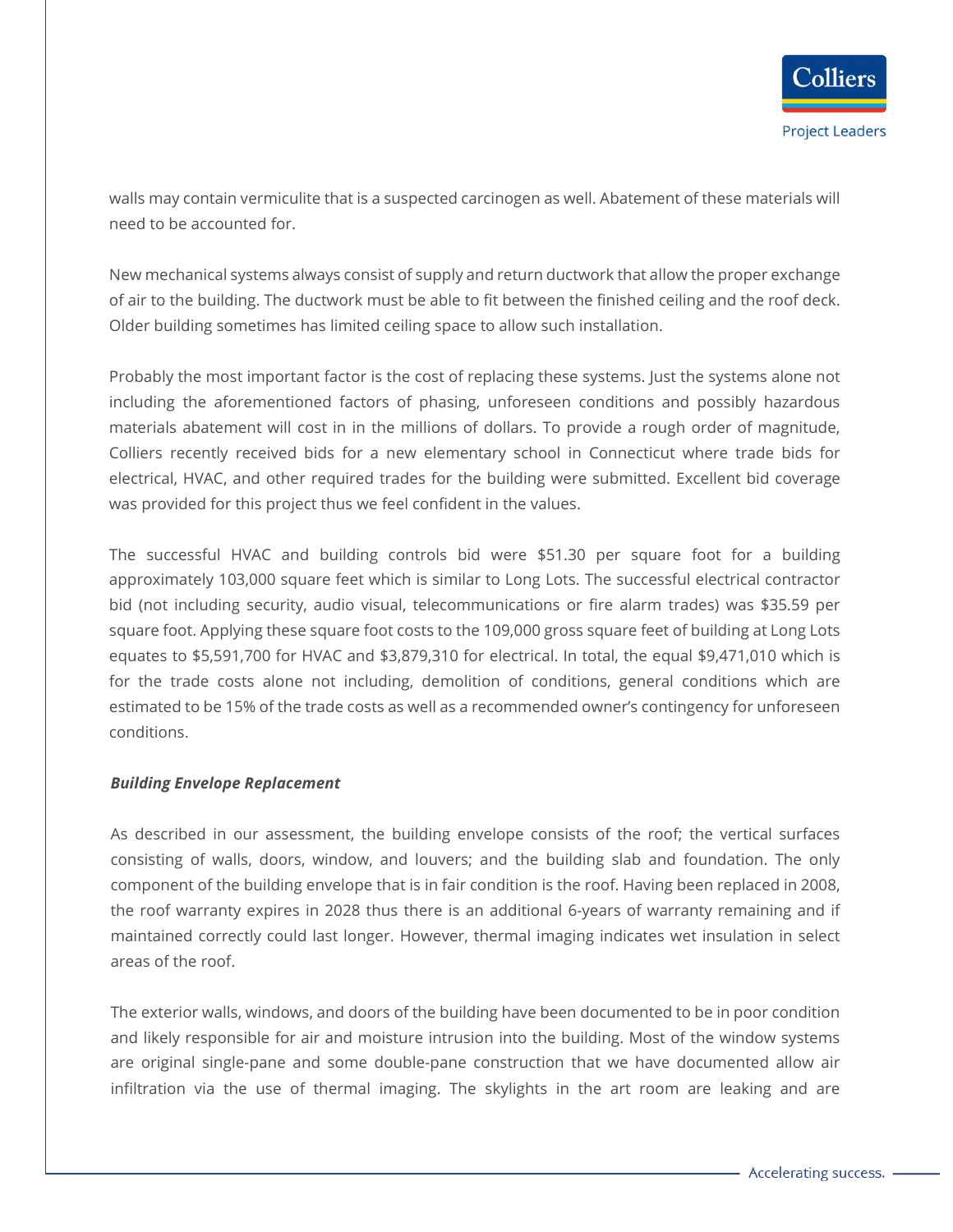recommended to be replaced with solid roofing. Most of the doors are rusted and show water leakage, lack of seals or lack of insulation. In general, the entire vertical envelope is ineffective and inefficient.

Finally, there are basement and crawl spaces without vapor barriers on the bottom side of the building that prevent moisture intrusion from the ground. Interior walls that are below the exterior ground surface display evidence of moisture penetrating through the foundation also. This condition leads to interior condensation.

In summary, the entire building envelope is considered compromised and in need of replacement. This includes the roof, exterior walls, windows, door and louvers. Like the mechanical and electrical systems, we assume that the systems would utilize current systems installed in today's systems. Many of the same factors noted for the mechanical and electrical system project would need to be considered for the building envelope.

With respect to costs, we received an estimate from the construction manager for the same project noted earlier that provided an estimate of the exterior walls, window and doors for the project. (Note: bids received for the project are not submitted by building system thus we cannot reference the bids for this analysis). The construction manager estimated these systems to be \$5,659,065 for the new school 103,296 gross square feet in size. This equates to \$54.78 per square foot. Applying this to the Long Lots building area equates to approximately \$5,971,558 in 2021 dollars. This is based on an estimate but is likely to be higher as bids for this specific project came in over budget by about 7%. Conservatively, we'll assume the lower estimated amount for this discussion. The estimated cost above does not include hazardous materials abatement (if applicable), demolition of existing conditions, general conditions or owner's contingency.

Should the roof be replaced, the estimated cost to do so is 80,458 s.f. of roof multiplied by \$20.22 per square foot (bid received for Saugatuck Elementary School in 2021) equals \$1,626,860 in 2021 dollars.

The building envelope, not including improvements for the exposed ground conditions under the building, are roughly \$7.6M plus any additional cost for hazardous materials abatement, demolition of existing conditions, general conditions or owner's contingency.

We estimate the minimum cost to replace these systems to be roughly \$22 million for the entire building. (\$9.5M + \$7.6M multiplied by 15% for general conditions then multiplied by 10% for owner contingency).